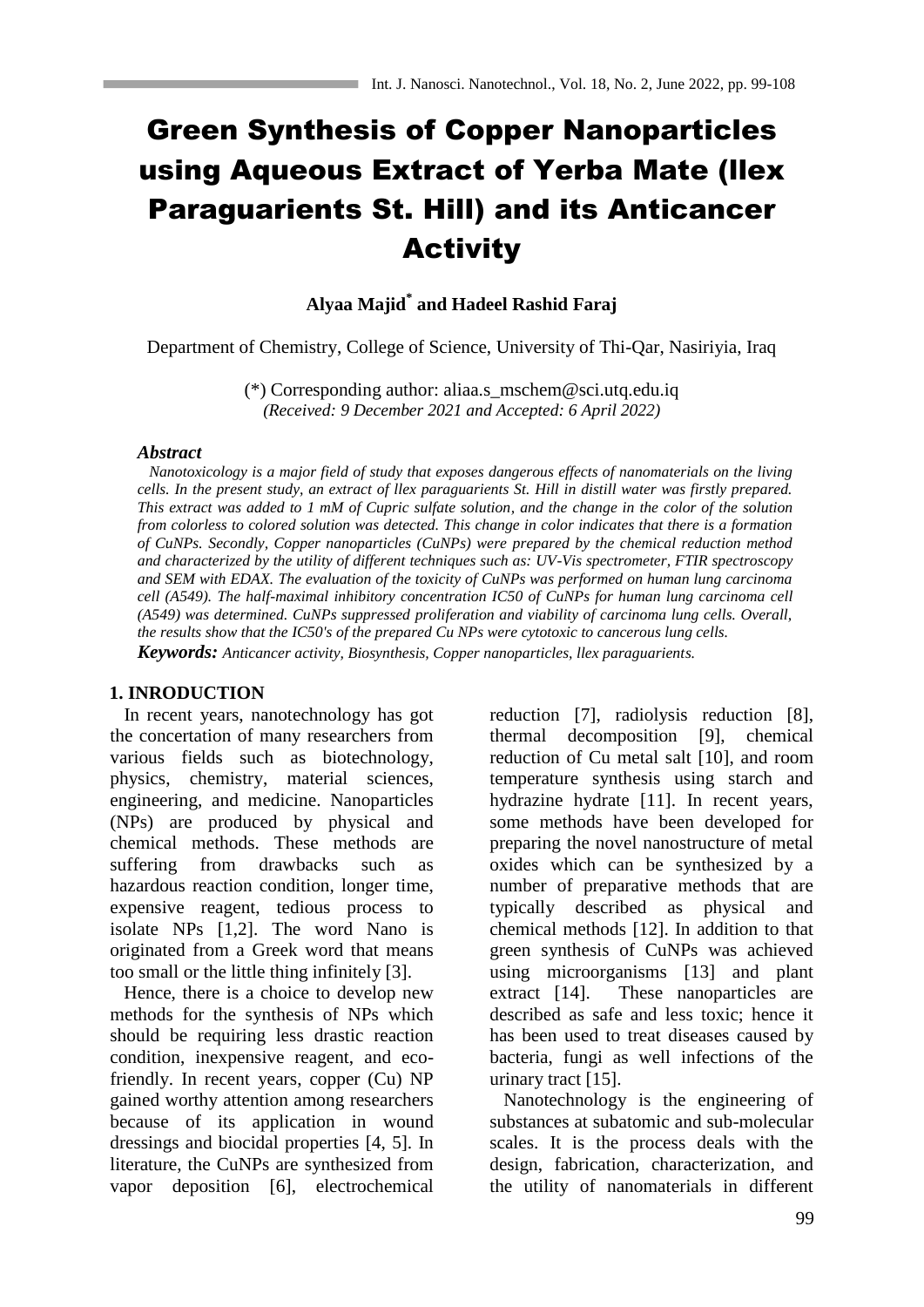fields. Nanotechnology is widely used in the late twentieth century [16]. Consequently, the green synthesis of nanoparticles has gained a significant interest as it utilizes non-toxic phytochemicals. Moreover, Nanoparticles diminish the hazardous substances which could be encountered in chemical synthesis. Nanotechnology deals with the use of bio-extracts as reducing agents, which in turn reduces the cost of the process significantly [17]. The motivation of this branch of technology that it has an impact on different types of industries including medicine, food, energy, space, sports, textiles, electronics, environmental management. Nanotechnology deploys the coordination between size and shape of particles to improve the quality of products or to enhance a process [18].

 *Ilex paraguariensis* is a dioecious evergreen tree, which can grow to a raise of up to 8–15 m. The 8 cm long olivegreen leaves are perennial, alternate, coriaceous, obovate with slightly crenate dentate margins and obtuse apex, and have a wedge shaped base. The petioles are up to 15 mm long. The flowering period occurs during spring season, generating small, unisexual flowers which have 4 white petals. In some tropical or subtropical species, the number of petals may be 5, 6 or 7. These may be clustered in groups of 1–15 flowers that appear in the axil of the leaves. The fruits are redcolored berries containing 4–5 seeds. The term "mate" actually refers to a gourd made from the dry and hollowed fruit of *Lagenaria vulgaris Ser*. *(Cucurbitaceae),* a plant of widespread use across the global. In Uruguay and Southern Brazil, it is frequent to see gourds averaging 12–15 cm wide with openings of 10 cm. In Argentina the gourds commonly used are smaller: approximately 7–10 cm wide and have an opening of 2.5–3.0 cm at the top which is used to fill it with mate leaves and water in order to prepare the infusion. Once the infusion is ready, a special drinking straw, a narrow tube which has a flattened open end which helps as a mouth piece and finishes in a closed perforated bulblike filter is inserted into the mate [19]. *Yerbamaté* is a matrix that is rich in nutrients and bioactive composites, such as phenolic, flavonoids, and phenolic acids that have high antioxidant activity [20,21]. Its infusion is known to have stimulating, anticonvulsant, and neuroprotective effects on the central nervous system, mainly due to its high content of bioactive composites, such as phenolic acids, flavonoids, and saponins [22].

 Medicinal plants are part and parcel of human society to warfared diseases, from the dawn of civilization [23]. The world health organization has evaluated that over 75% of the world's population still depends on plant derived medicines, usually get from traditional healers, for its basic health care needs [24,25]

 The configurations of *yerba mate* has been partially characterized and it includes a variety of polyphenols, xanthines, caffeoyl derivatives, saponins, and minerals that may be responsible for pharmacological activity [26, 27]. Studies have proposed that yerba mate leaves may have antioxidant [28, 29], antiobesity [30], antidiabetic [31]. It may also aid in digestion [32]. *Yerba mate* has been recognized for a variety of pharmacological activities, but limited research has been conducted on its antimicrobial properties [33, 34]. A considerable number of these plants/plant based products have been widely used. Therefore, interest in the examination of plants as potential sources of new drugs is increasing. In India, medicinal plants are traditionally used in the treatment of cardiovascular disease, as they are inexpensive, efficacious and safe [35]. Phenolic compounds exhibit multiple pharmacological properties such as antimicrobial, anti- allergenic and antioxidant [36]. The present study aims to study the cytotoxic effects of CuNPs on carcinoma lung cells (A549).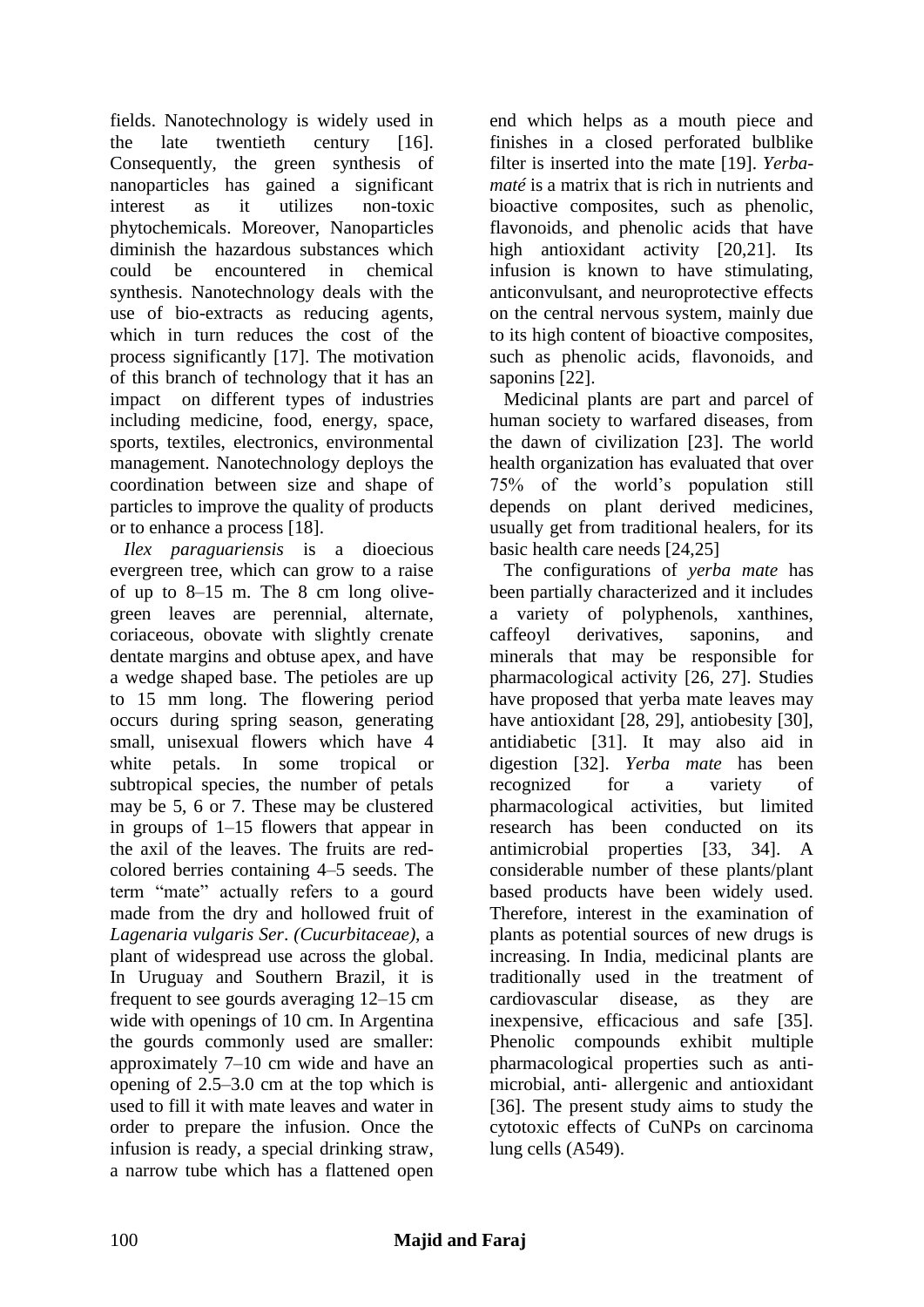In the present study, it is aimed to investigate for the first time the use of plant extract from *Ilex paraguariensis* with a nanoparticle size in the treatment of lunge cancer. This is an endeavor to utilize green chemistry in the nanotechnology.

## **2. EXPERIMENTAL PART**

#### **2.1. The Collection of** *Ilex paraguariensis*

 Samples of *Ilex paraguariensis* were collected from the local market of Nasiriyia City, Thi-Qar, Iraq. They were cleaned, broke and finally grinded by electric grinder.

# **2.2. Preparation of** *Ilex paraguariensis* **Extract**

 The weight of *Ilex paraguariensis* powder was 5g. This powder was dissolved in 100ml of distilled water and boiled for 20 min at 50 C. The extract was filtered by Whatmann No1 filter Paper. Then the filtrate was stored in a tight seal pack under 4 °C for further use.

## **2.3. Synthesis of Copper Nanoparticles**.

 A mixture of 80 ml of 1mM CuSO<sup>4</sup> and 20ml of Plant Extract was added for the reaction. Blank was prepared by the addition of 80 ml of distilled water to 20 ml of plant. The reduction of Cu+ was indicated by the color change from light color to dark color.



*Figure 1. The scheme of synthesis of CuNPs.*

## **2.4. Characterization of Copper Nanoparticles**

 The synthesized CuNPs were characterized through UV-Vis spectrophotometer UV-1700 (Shimadzu, Tokyo, Japan) that was operated in the scanning range of 250-750 nm. Synthesized CuNPs were characterized by FTIR to detect the biomolecules that were responsible for the reduction of CuNPs Shimadzu model with the wavelength range from 400 to 4000  $cm^{-1}$  were used. The morphology and chemical structure of the synthesized nanoparticles were examined by scanning electron microscopy (SEM, JEOL JSM-6490A) equipped with an energy-dispersive X-ray spectrometer (EDX) (6490 LA). EDX was carried out at an acceleration voltage of 20.0 kV.

## **2.5. Maintenance of Cell Cultures**

 A549 Cells were maintained in MEM supplemented with 10% Fetal bovine serum, 100 units/mL penicillin, and 100 µg/mL streptomycin. Cells were passaged using Trypsin-EDTA reseeded at 80% confluence twice a week, and incubated at 37 °C [37].

#### **2.6. Cytotoxicity Assays**

 For the limitation the cytotoxic effect, the MTT cell viability assay was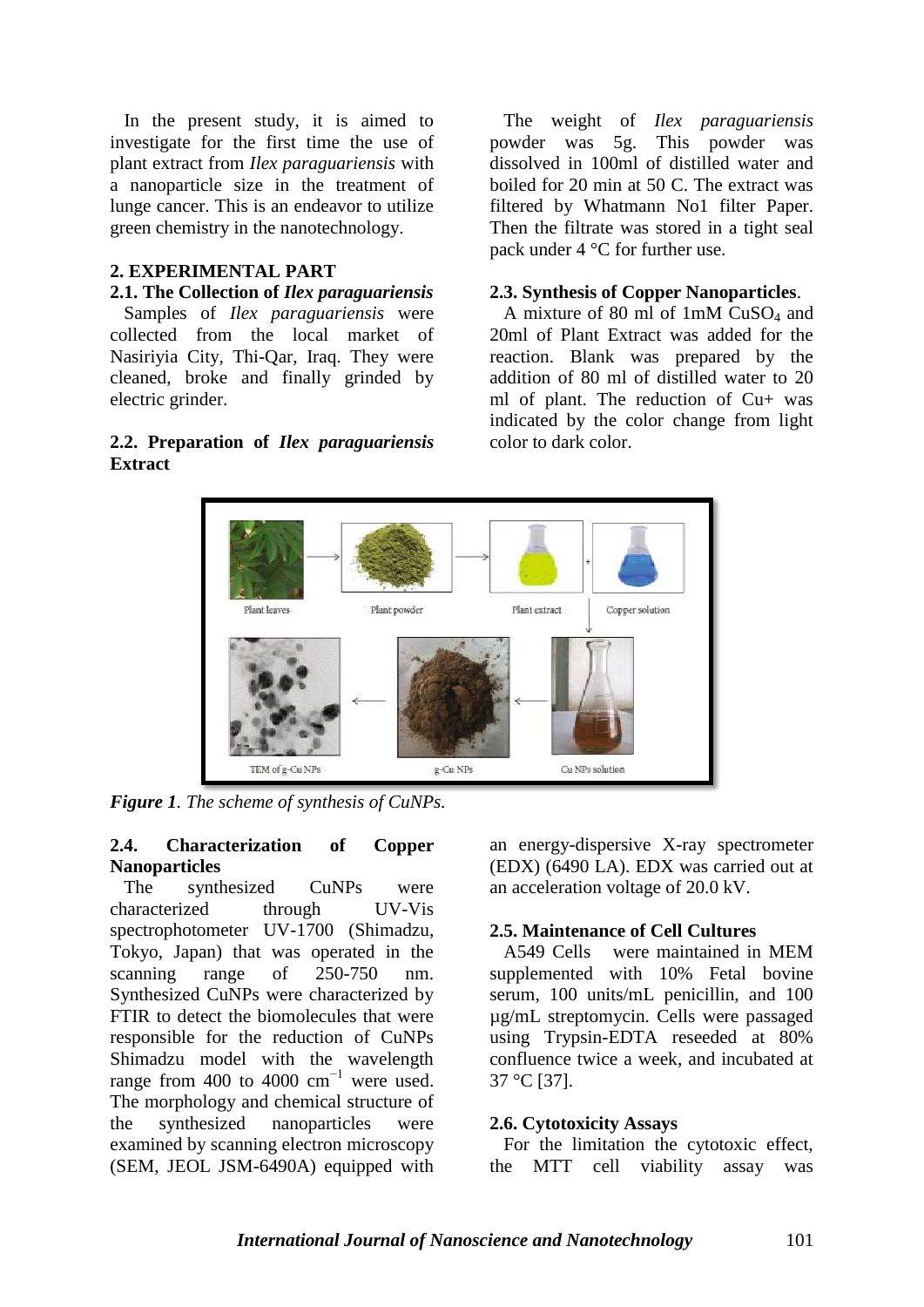conducted on 96-well plates [38]. Cell lines were seeded at  $1 \times 10^4$ cells/well. After 24 hrs. or a confluent monolayer was achieved, cells were treated with tested compound. Cell viability was measured after 72 hrs of treatment by removing the medium, adding 28 µL of 2 mg/mL solution of MTT (and incubating the cells for 1.5 h at 37  $\degree$ C. After removing the MTT solution, the crystals remaining in the wells were solubilized by the addition of 130 µL of DMSO (Dimethyl Sulphoxide) followed by 37 °C incubation for 15 min with shaking [39]. The absorbency was determined on a microplate reader at 492 nm (test wavelength); the assay was performed in triplicate. The inhibition rate of cell growth (the percentage of cytotoxicity) was calculated as the following equation [40]:

**% Cell viability** = (Absorbance of treated cell / Absorbance of non-treated cell) x 100

# **% Cytotoxicity** = 100 – cell viability

 The obtained data were statically analyzed using an unpaired t-test with GraphPad Prism 6 [41]. The values were offered as the mean  $\pm$  SD of triplicate measurements [42].

# **3. RESULTS AND DISCUSSION 3.1. UV-Analysis**

 UV-Vis spectroscopy measures the extinction (scatter  $+$  absorption) of light passing through a sample. NPs have unique optical properties that are sensitive to the size, shape, concentration, agglomeration state, and refractive index near the NP surface, which makes UV-Vis a valuable tool for identifying, characterizing, and studying nanomaterials. The biosynthesized CuNP was monitored by UV-spectrophotometer range of absorbance from 250 to 800 nm. The spectroscopic analysis of synthesized CuNPs showed the maximum absorbance at 400 nm indicating the presence of biosynthesized CuNPs in the reaction mixture. These experimental investigations were found to be in good agreement with the results that already presented in the literature by Elisma *et al*., 2019 as Figure 2 [43].



*Figure 2. Ultraviolet-visible spectrum of copper nanoparticles*.

# **3.2 FTIR Analysis**

 FTIR measurements were performed for both the aqueous fresh *Ilex paraguariensis* extract and the synthesized dried CuNPs to recognize the possible phytoconstituents responsible for the bio reduction, capping and efficient stabilization of the synthesized CuNPs. The FTIR spectra of

the leaf extract and the synthesized CuNPs are shown in (Figure 3a and b). The spectrum was recorded in the wavelength region between 400 and 4000  $cm^{-1}$ . The spectrum of aqueous fresh *Ilex paraguariensis* extract (Figure 3a) shows the peaks at wave numbers 3282cm−1 and 1688cm−1. The peak at 1688 cm−1 was due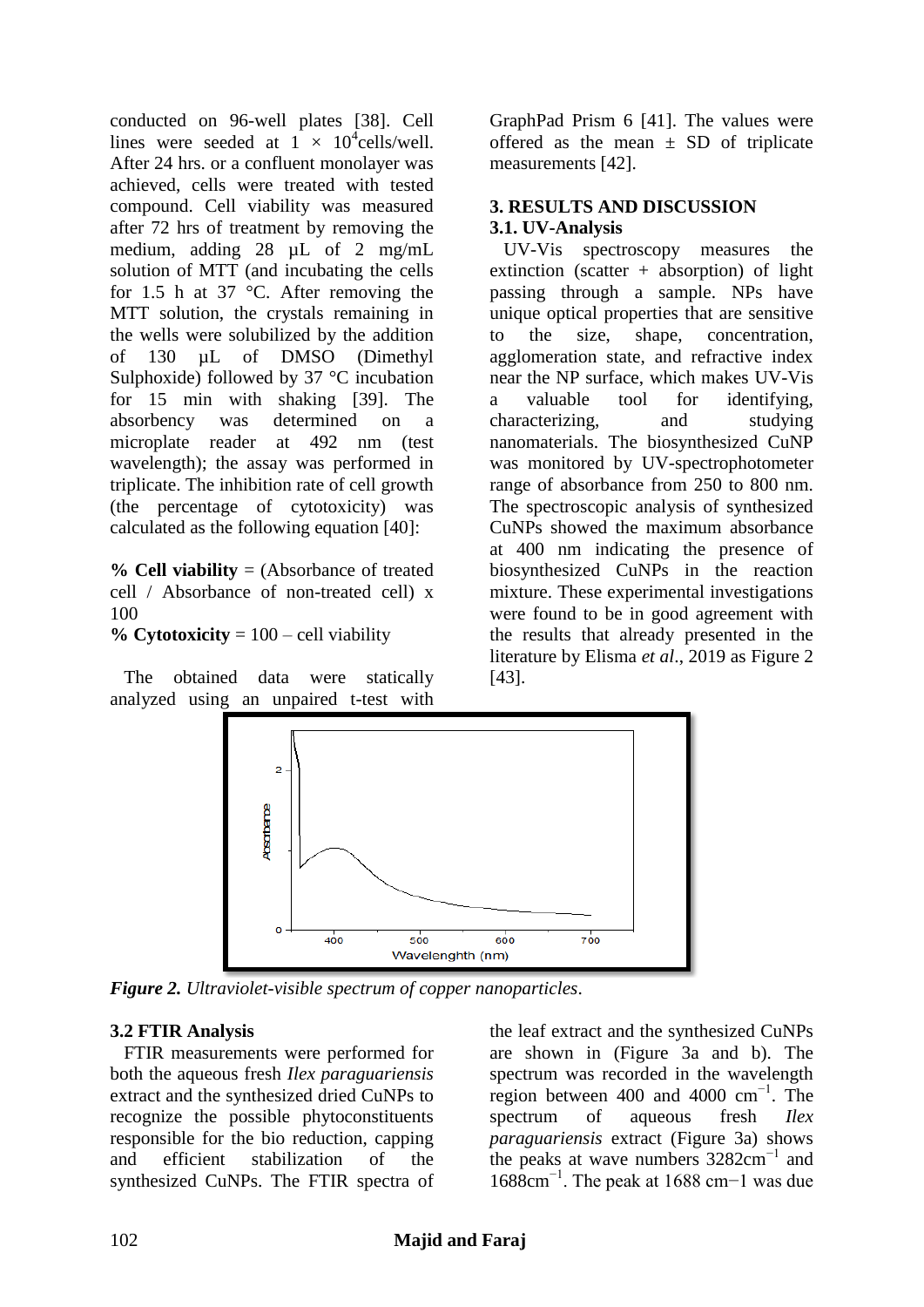to the presence of C=O. The peak at 3282cm−1 was due to the presence of an OH bond of the phenolic group [44]. FTIR measurement of CuNPs showed the absorption peaks at 3367 cm-1, 1697 cm-1 and  $613 \text{ cm}^{-1}$  in (Figure 3b). Peak at 1697 cm<sup>-1</sup> corresponds to C=O and 3367  $cm^{-1}$ corresponds to O-H of phenolic compound. (Figure 3b) showed a peak at 613 cm-1 which indicates the presence of Cu ion. The formation of a new peak at 752 cm-1 is due to the peak shifting from 613 to 752 cm-1 which indicates the formation of CuNPs [45]. It is concluded that biosynthesized CuNPs might be surrounded by any one of these bioactive molecules such as polyphenols,xanthines, caffeoyl derivatives, saponins, and minerals that may be responsible for pharmacological activity [25-26]. The FTIR spectrum of the CuNPs indicates the lowering of peak intensity for O-H stretch

of phenolic compounds, confirming the reduction of CuNPs, which have been possibly proceeded via these groups. This indicates that water soluble compound such as polyphenols are present in extract. Therefore, it can be inferred that the biomolecules present in leaf extract, namely, flavonoids and alkaloids might be responsible for the reduction of Cu ions to CuNPs due to their markable reducing capacity. Burris *et al*.[46] studied the Composition of *Ilex paraguariensis* and reported the presence of caffeic acid, caffeine, caffeoyl derivatives, caffeoylshikimic acid, chlorogenic acid, feruloylquinic acid, kaempferol, quercetin, quinic acid, rutin, andtheobromine in enormous amount, which further supports our analysis for concluding flavonoids as one of the major reducing and capping agent as Figure 3.



*Figure 3 a. Fourier transform infrared (FTIR) spectrum of aqueous fresh Ilex paraguariensis extract.*



*Figure 3b. FTIR spectrum of copper nanoparticles*.

## **3.3. SEM and EDX Analysis**

 The size, morphology structure and the elemental composition of the synthesized CuNPs of CuNPs was studied by Scanning

Electronic Microscopy (SEM) and Energydispersive X-ray (EDX). SEM micrographs showed that the nanoparticles are agglomerated in some amount due to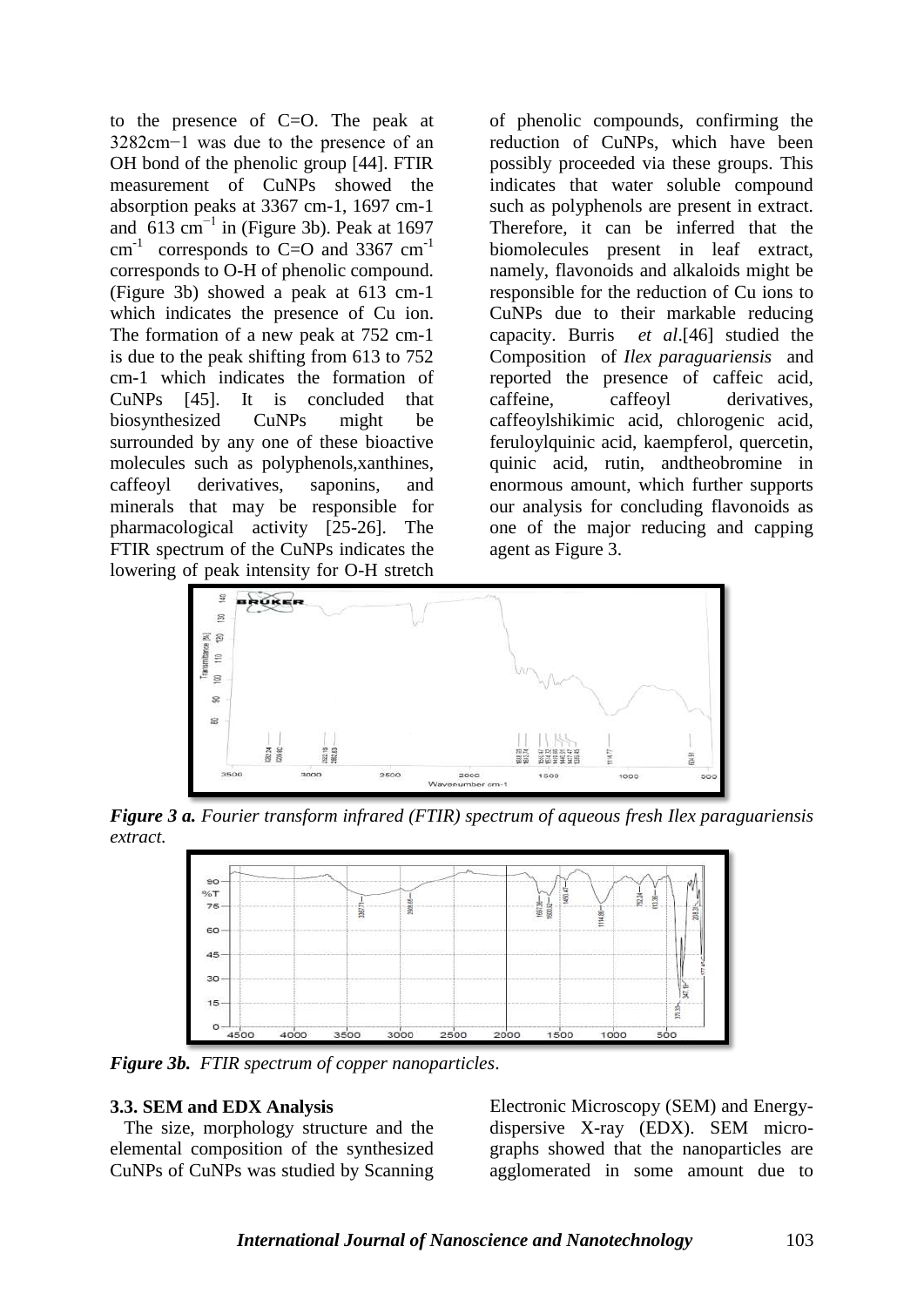sticky nature of the plant extract. The SEM micrographs shows average size of (26-40) nm of CuNPs indicating well established synthesized nanoparticles. The SEM micrographs were taken at 1μm (low resolution) and 200 nm (high resolution) as

depicted in the inset of Fig. 4a-b. [46]. EDX spectrum confirms the presence of copper and oxygen in the cuprous oxide nanoparticles [47]. As Figure 5.



*Scanning electron microscope image of biosynthesized*



*Figure 5. Energy dispersive analysis X-ray analysis of copper nanoparticles.*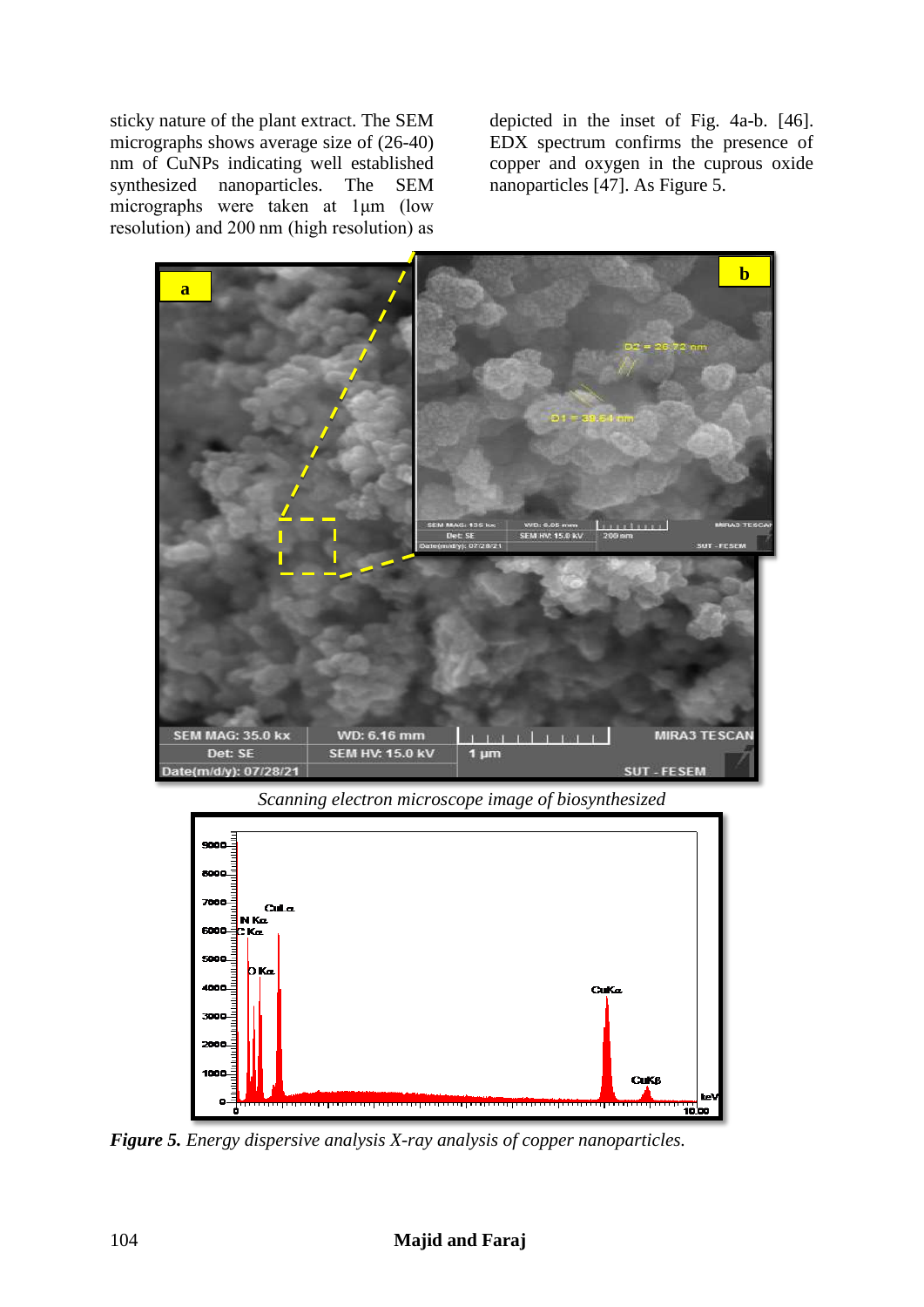## **3.4. Anticancer Activity of CuNPs**

 The cytotoxic effect of CuNPs against A549 cells was studied. The antiproliferative activity of the CuNPs was tested by studying their ability to inhibit the proliferation of A549 cell line. The results of this study showed that there is a cytotoxic activity of CuNPs against the A549 cell line and the results is concentration dependent manner. By increasing the concentration of CuONPs from 3.125 to 100 μg/ml the rate of inhibition increase from 29% to 60 %. The maximum rate of inhibition of A549 cell line at 100 μg/ml was 36.89 % after 72 hrs time exposure. As showed in Figures. (6- 8(a-b)). Cu/CuO NPs can gain easy entry into the body through the skin and the

respiratory system. They can then be retrograde transported to the neurons innervating the skin or airways [48]. Due to this fact, lung cells were chosen to be the target cells of the present study on which the cytotoxicity of Cu/CuO NPs were evaluated. The present results are in line with the results of Ahamed and his collaborators which studied the impact of CuO NPs on human pulmonary epithelial cells (A549), for short term exposure time (24 h). The study of Ahamed and his collaborators demonstrated that CuO NPs induced cytotoxicity in a dose-dependent manner. Also, the authors suggested that CuO NPs possessed a DNA damaging potential in human lung epithelial cells (A549) [48].



*Figure 7. Cytotoxic effect of Copper nanoplarticles on A549 cell.*



*Figure 8a. Control A549 cells untreated under inverted microscope (X10).*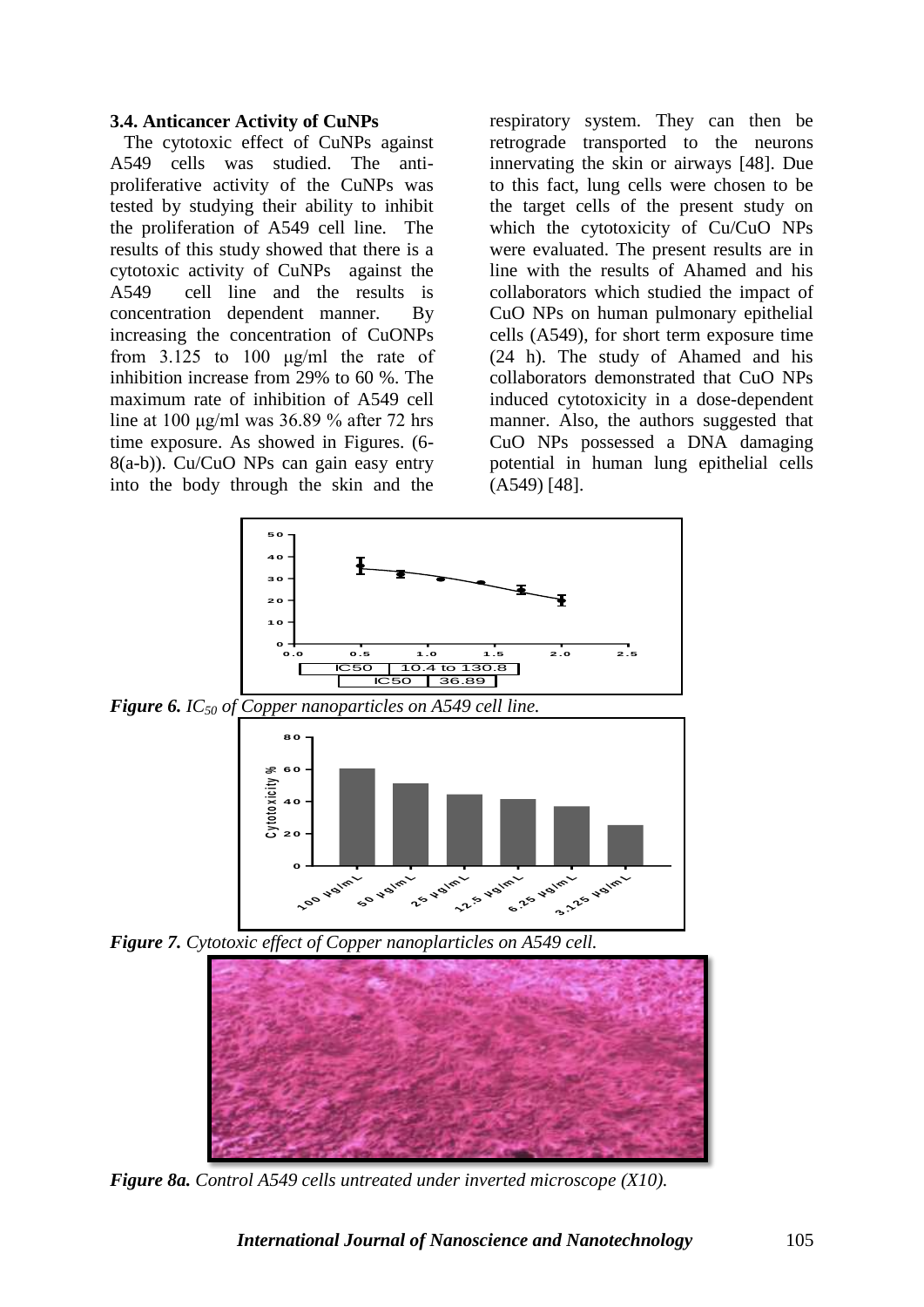

*Figure 8b. Treated under inverted microscope (X10)*.

# **4. CONCLUSION**

 CuNPs were synthesized using aqueous extract *of Ilex paraguariensis* through green synthesis route. The extract of *Ilex paraguariensis* was found efficient for the synthesis of CuNPs. This method has merits over other reported methods such as easy availability of starting materials, inexpensive process, ease of conduction at laboratory, simple reaction conditions, avoidance of use of expensive, hazardous and toxic reagents and pollution free. The synthesized CuNPs were characterized and assessed by UV-Vis spectrometer, FTIR spectroscopy, SEM with EDAX. UV surface plasmon peak reveals the formation of CuNPs in the reaction mixture, which is further confirmed by EDAX analysis. FTIR interpretation gives an insight about the probable bioactive

molecules which are acting as reducing and capping agents during the biosynthesis of CuNPs. which is in accordance with SEM result and EDAX result indicate the presence of Cu oxide NPs. The biologically synthesized CuNPs shows excellent anticancer activity in the reaction mixture. Therefore, from the present results, it can be concluded that the IC50 value of CuNPs having a size<20 nm resulted in cytotoxicity in cancer A549 lung cells. It is worth to mention here that the toxicological effects of Cu NPs on cultured lung cancer cells (A549) can be useful in designing and developing delivery carriers for cancer cell targeting.

# **Conflict of Interest**

 The authors have to state that no conflict of interest.

## **REFERENCES**

- 1. Lanje, A. S., Sharma, S. J., Pode, R. B., Ningthoujam, R. S., "Synthesis and optical characterization of copper oxide nanoparticles", *Adv Appl Sci Res*, 1 ( 2010) 36-40.
- 2. Yang, G., Chai, S., Xiong, X., Zhang, S. Y. U. L., Zhang, P., "Preparation and tribological properties of surface modified Cu nanoparticles", *Trans. Nonferrous Met. Soc. China*, 22 (2012) 366-72.
- 3. Kredy, H. M., Adnan, H., "Green synthesis of silver nanoparticles using *Lawsonia inermis* leaves extract and its Antibacterial activity", *Journal of Thi-Qar University*, 13 (2018) 102-117.
- 4. Borkow, G., "Molecular mechanisms of enhanced wound healing by copper oxide impregnated dressings", *Wound Repair Regen*, 18 (2010) 266-75.
- 5. Borkow, G., Zatcoff, R. C., Gabbay, J., "Reducing the risk of skin pathologies in diabetics by using copper impregnated socks", *Med. Hypotheses*, 73 (2009) 883-886.
- 6. Choi, H., Park, S. H., "Seedless growth of free-standing copper nanowires by chemical vapor deposition", *J Am. Chem. Soc*., 126 (2004) 6248-6249.
- 7. Huang, L., Jiang, H., Zhang, J., Zhang, Z., Zhang, P., "Synthesis of copper nanoparticles containing diamond like carbon films by electrochemical method", *Electrochem Commun*., 8 (2006) 262-266.
- 8. Joshi, S. S., Patil, S. F., Iyer, V., Mahumuni, S., "Radiation induced synthesis and characterization of copper nanoparticles", *Nanostruct Mater.*, 10 (1998) 1135-1144.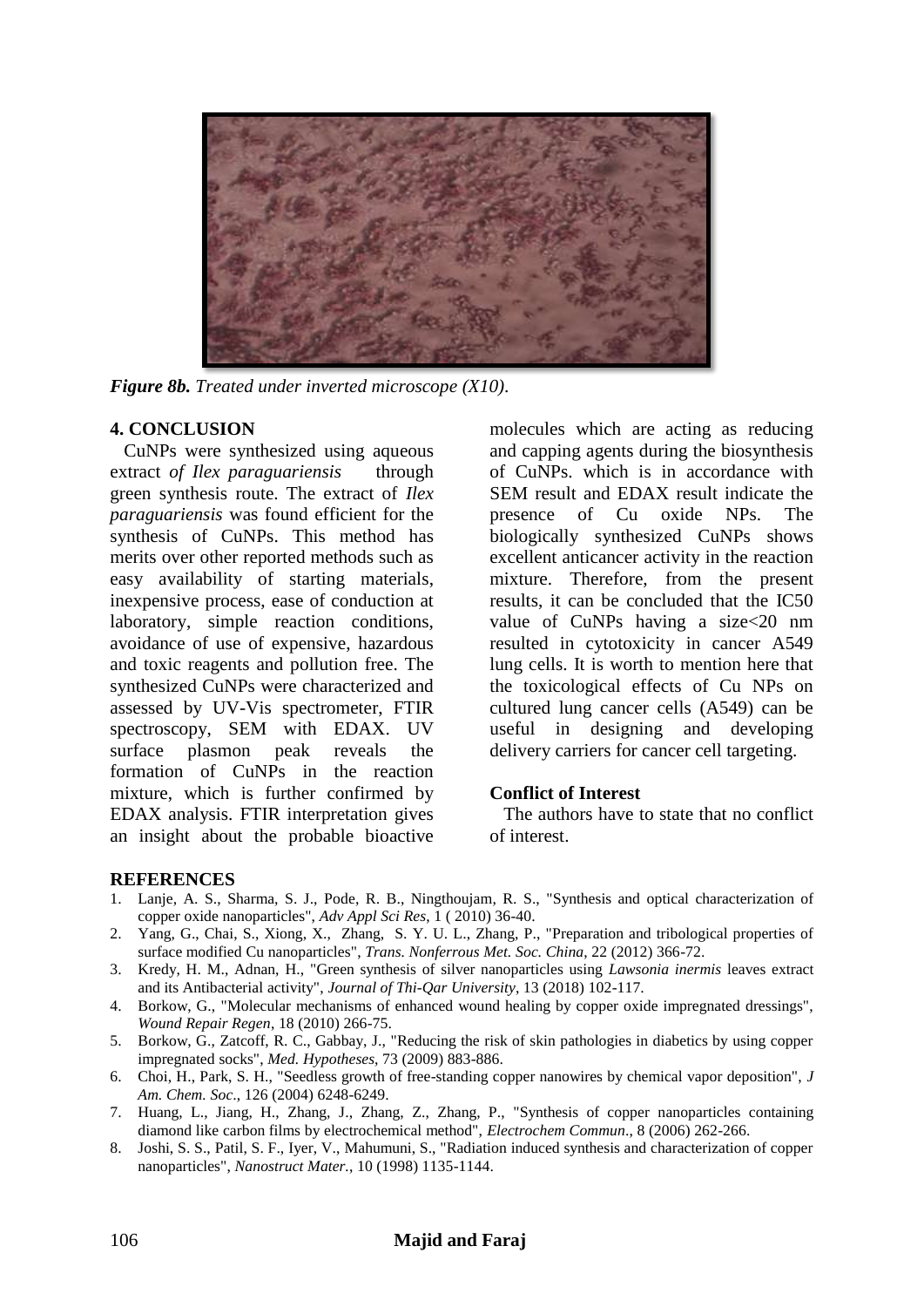- 9. Aruldhas, N., Raj, C. P., Gedanken, A., "Synthesis, characterization, and properties of metallic copper nanoparticles", *Chem. Mater.*, 10 (1998) 1446-1452.
- 10. Hashemipour, H., Rahimi, M. E., Pourakbari, R., Rahimi, P., "Investigation on synthesis and size control of copper nanoparticle via electrochemical and chemical reduction method", *Int. J. Phys. Sci.*, 6 (2011) 4331- 4336.
- 11. Surmawar, N. V., Thakare, S. R., Khaty, N. T., "One-pot, single step green synthesis of copper nanoparticles: SPR nanoparticles", *Int. J. Green Nanotechnol.,* 3 (2011) 302-308.
- 12. Ayoman, E., Hossini, G., Haghighi, N., " Synthesis of CuO Nanoparticles and Study on their Catalytic Properties" *, Int. J. Nanosci. Nanotechnol*, 11 (2015) 63-70.
- 13. Honary, S., Barabadi, H., Gharaeifathabad, E., Naghibi, F., "Green synthesis of copper oxide nanoparticles using Penicillium aurantiogriseum, Penicillium citrinum and Penicillium waksmanii", *Dig. J. Nanomater. Biostruct*., 7 (2012) 999-1005.
- 14. Gunalan, S., Sivaraj, R., Venkatesh, R., "*Aloe barbadensis* miller mediated green synthesis of monodisperse copper oxide nanoparticles: Optical properties, Spectrochim ", *Acta A Mol Biomol Spectrosc*, 97(2012) 1140-1144.
- 15. Lakshmanan, S. P., Jostar, S. T., Arputhavalli, G. J., Jebasingh, S., Josephine, C. M. R., '' Role of Green Synthesized CuO Nanoparticles of Trigonella Foenum-Graecum L. Leaves and their Impact on Structural, Optical and Antimicrobial Activity", *Int. J. Nanosci. Nanotechnol.*, 17 (2021) 109-121.
- 16. Selvaraj, R., ,Pai, S , Murugesan ,G., Pandey, S., Bhole, R., Gonsalves, D., Varadavenkatesan, T., Vinayagam, Ramesh., " Green synthesis of magnetic α–Fe2O3 nanospheres using *Bridelia retusa* leaf extract for Fenton-like degradation of crystal violet dye", *Applied Nanoscience*, 11(2021) 2227–2234.
- 17. Varadavenkatesan, T., Pai, S., Vinayagam, R., Selvara, R., "Characterization of silver nano-spheres synthesized using the extract of *Arachis hypogaea* nuts and their catalytic potential to degrade dyes", *Materials Chemistry and Physics*., 272 (2021) 125017.
- 18. Filip, R., Ferraro, G. E., Bandoni, A. L., Bracesco, N., "Mate (*Ilex paraguariensis*)". In: Filippo Imperatto (Org.). Recent Advances in Phytochemistry. (Ed.) 2, Kerala (India), Filippo Imperatto, 1 (2010) 113–131.
- 19. Cardozo Junior, E. L., Morand, C., "Interest mate (*llex paraguariensis* A. St. Hil) as new natural functional food to preserve human cardiovascular health- A review", *Journal of functional foods,* 21 (2015) 440-454.
- 20. Frizon, C. N. T., Oliveira, G. A., Perussello, C. A., "Peralta-Zamora, P, G., Camlofski, A. M. O., Rossa, V. B., Hoffmann-Ribani, R., Determination of total phenolic compounds in yerba mate (*llex paraguariensis*) combining near infrared (NIR) and multivariate analysis*", LWT- Food Science and Technology.,* 60 (2015) 795-801.
- 21. Riachi, L. G., De Maria, C. A. B., "*Yerba mate*: An overview of physiological effects in humans", *Journal of Functional Foods*., 38(2017) 308–320.
- 22. Bandyopadhyay, U., Biswas, K., Chattopadhyay, I., Banerjee, R. K., "Biological activities and medicinal properties of neem (*Azadirachta indica*)", *Currnt Sci.,* 82 (2002) 1336‐1345.
- 23. Herrera, D. M., Abdala, S., Benjumea, D., Luis, J. G., "Diuretic activity of some *Withania aristata* Ait. Fraction", *Journal of Ethnopharmacology.,* 117(2008) 496‐499.
- 24. Majid, A., "*Panax ginseng*  A review", *University of Thi-Qar Journal Of Science*., 7(2019) 96-102.
- 25. Heck, C. I., Mejia, E. G. de., "Yerba Mate Tea (*Ilex paraguariensis*): a comprehensive review on chemistry, health implications, and technological considerations", *Journal of Food Science.,* 72(2007) 138-151.
- 26. Marques, V., A. Farah, A., "Chlorogenic acids and related compounds in medicinal plants and infusions", *Food Chemistry.,* 113(2009), 1370-1376.
- 27. Bastos, D. H. M., Saldanha, L. A., Catharino, R. R., Sawaya, A. C. H. F., Cunha, I. B.S., Carvalho, P.O., Eberlin, M. N., "Phenolic antioxidants identified by ESI-MS from yerba mate (*Ilex paraguariensis*) and green tea (*Camelia sinensis*) extracts", *Molecules.,* 12(2007) 423-432.
- 28. Pagliosa, C. M., Vieira, M. A., Podestá, R., Maraschin, M., Zeni, A. L. B., Amante, E. R., Amboni, R. D. D. M. C., "Methylxanthines, phenolic composition, and antioxidant activity of bark from residues from mate tree harvesting (*Ilex paraguariensis* A. St. Hil.)", *Food Chemistry.,* 122(2010) 173-178.
- 29. Andersen, T., Fogh, J., "Weight loss and delayed gastric emptying following a South American herbal preparation in overweight patients", *Journal of Human Nutrition and Dietetics.,* 14, (2001) 243-250.
- 30. Lunceford, N., Gugliucci, A., *"Ilex paraguariensis* extracts inhibit AGE formation more efficiently than green tea", *Fitoterapia.,* 76(2005), 419-427.
- 31. Gorzalczany, S., Filip, R., Alonso, M. D., Mino, J., Ferraro, G. E., Acevedo, C., "Choleretic effect and intestinal propulsion of 'mate' (*Ilex paraguariensis*) and its substitutes or adulterants", *Journal of Ethnopharmacology.,* 75(2001) 291-294.
- 32. Tsai, T.H., Tsai, T. H., Chien, Y. C., Lee, C.W., Tsai, P. J., *"In vitro* antimicrobial activities against cariogenic streptococci and their antioxidant capacities: A comparative study of green tea versus different herbs", *Food Chemistry.,* 110(2008) 859-864.